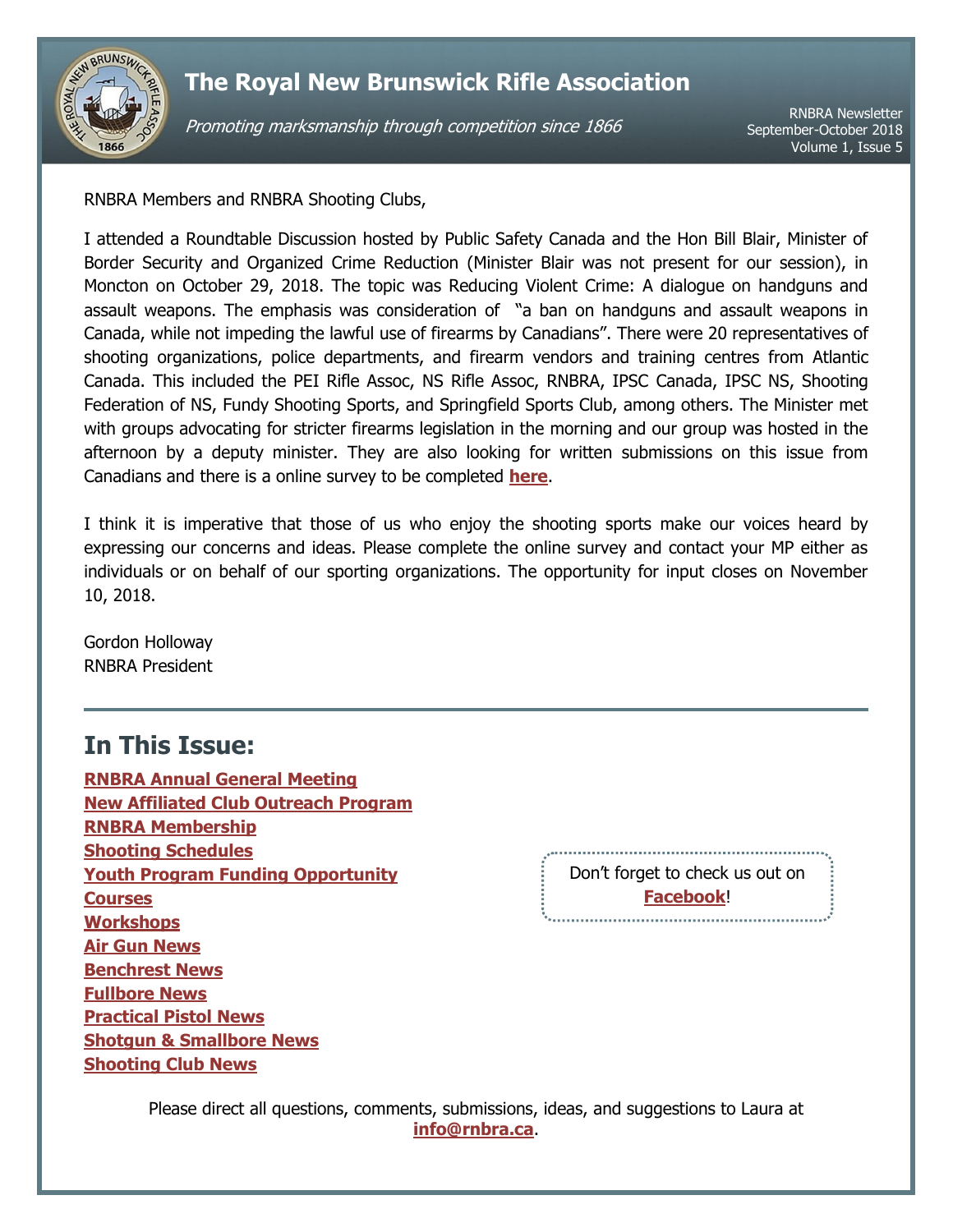## <span id="page-1-0"></span>**RNBRA Annual General Meeting**

On October 14, the RNBRA held its Annual General Meeting in Sussex. Board members presented their annual reports which will be publically available on the RNBRA website. The 2018-2019 Board was elected as follows:

President: Gordon Holloway 1st Vice-President: Debbie Craig 2nd Vice-President: Lorraine Chapman Directors-at-Large: Don Brown; Bert deVink; Dianne Gould

**[Back to Top](#page-0-0)**

## <span id="page-1-1"></span>**New Affiliated Club Outreach Program**

The RNBRA is developing an outreach program for affiliated clubs for the 2019 season. One benefit is that the RNBRA will supply approved SFC targets to any affiliated club free of charge in order to promote competitive shooting. This includes targets for rifle, pistol, rimfire (.22) and centrefire shooting. If you are interested, please contact Steven Stewart by phone 506-478-0997 or by email **[smskew@rogers.com](mailto:smskew@rogers.com?subject=Club%20Targets)**.

**[Back to Top](#page-0-0)**

### <span id="page-1-2"></span>**RNBRA Membership**

New and renewing Members and Clubs can complete their 2019 membership online by going to **[rnbra.ca/membership-form](http://rnbra.ca/membership-form/)**. You can submit the form online or print off a copy and mail it in.

Membership fees can be paid by Email Money Transfer (preferred method) or by mailing a cheque or money order. Once payment is received you will receive a card in the mail.

The individual membership covers the cost of NFA insurance anywhere in the world. The insurance policy and card are available on the RNBRA website for download.

#### **[Back to Top](#page-0-0)**

## <span id="page-1-3"></span>**Shooting Schedules**

Looking to expand your shooting schedule? The RNBRA is often able to help fund inter-maritime, national, and international competitions held in New Brunswick.

The IPSC-NB 2018 shooting schedule is available online **[here](http://www.ipscnb.ca/prod/images/formsanddocuments/2018%20IPSC%20NB%20Schedule.pdf)**. There's one more scheduled Level II match in November!

The Air Gun Club shoots Tuesday and Thursday nights at **[St. Croix Sportsman Club](http://www.stcroixsportsmanclub.com/)**.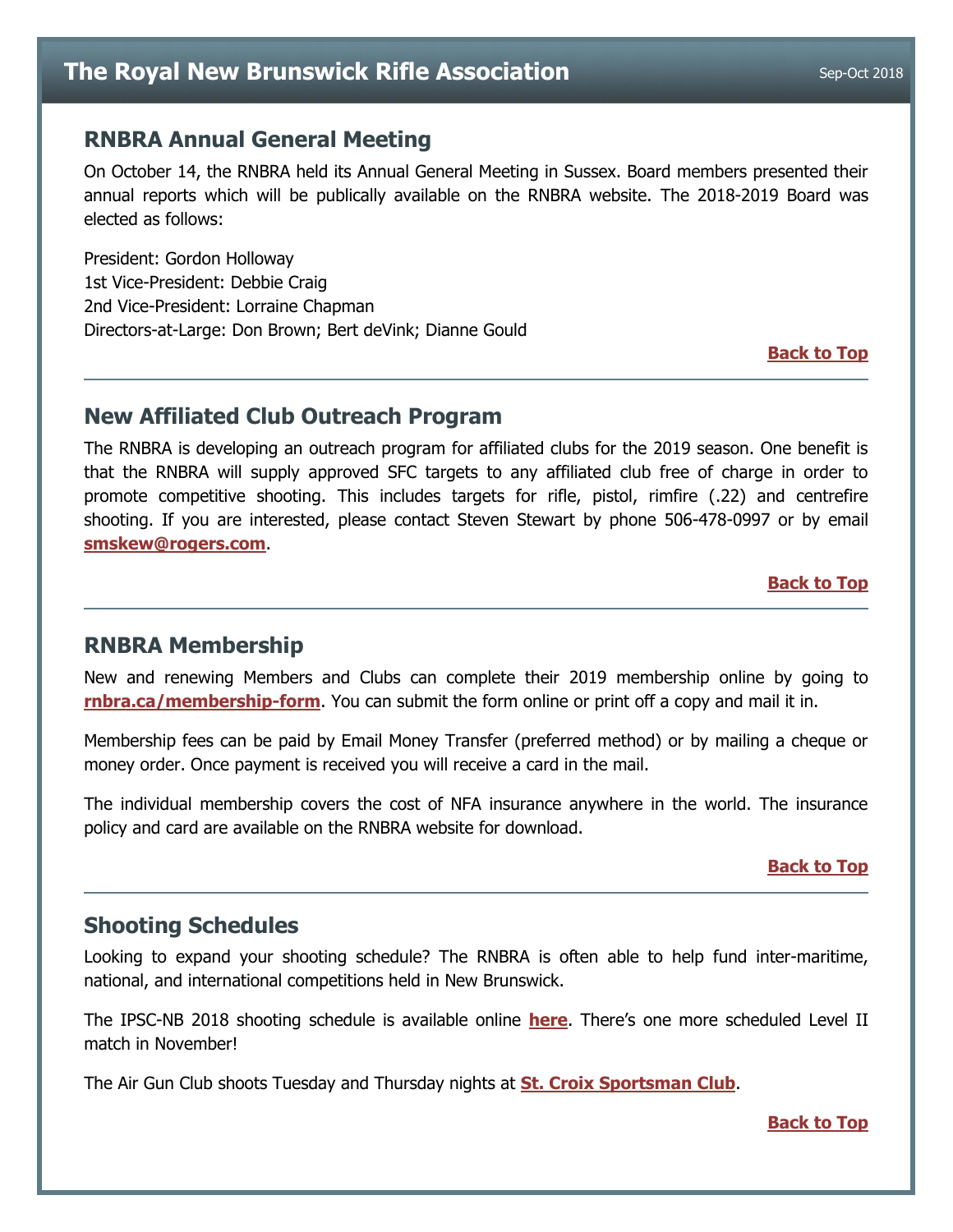# <span id="page-2-0"></span>**Youth Program Funding Opportunity**

The RNBRA strives to support youth interested in the shooting sports and has established a Youth Program Fund. Any affiliated club with a youth program or trying to start one may make a request for funding support.

Youth programs may include: specific competitions for under 19, supporting youths who travel to competitions, courses or workshops for youth shooting, holding a Youth Day at your club, etc.

Send requests to Laura at **[info@rnbra.ca](mailto:info@rnbra.ca?subject=Youth%20Program%20Funding)** and include a description of the youth program and the date (if applicable). If you are unsure if your program/event will qualify, just send Laura a quick email and she'll let you know the next steps.

#### **[Back to Top](#page-0-0)**

## <span id="page-2-1"></span>**Courses**

Over the weekend of October 20-21, two Range Safety Officer courses were held, one at the Lake George Gun Club and one at the Fundy Shooting Sports club. A total of 25 students completed the course. If you are interested in holding an RSO course at your local shooting club, contact Steven Stewart at **[smskew@rogers.com](mailto:smskew@rogers.com?subject=RSO%20Course)**.



#### **[Back to Top](#page-0-0)**

# <span id="page-2-2"></span>**Workshops**

There are several workshops offered by the RNBRA that are available to shooting clubs upon request. Currently there is one on load development and one on fullbore shooting. For more information on these courses or to arrange one at your club, contact Laura at **[info@rnbra.ca](mailto:info@rnbra.ca?subject=Newsletter-Workshop)**.

Are you interested in developing your own workshop? The RNBRA may be able to help with funding, organizing and development. Send ideas to Laura at **[info@rnbra.ca](mailto:info@rnbra.ca?subject=Newsletter-Workshop)**.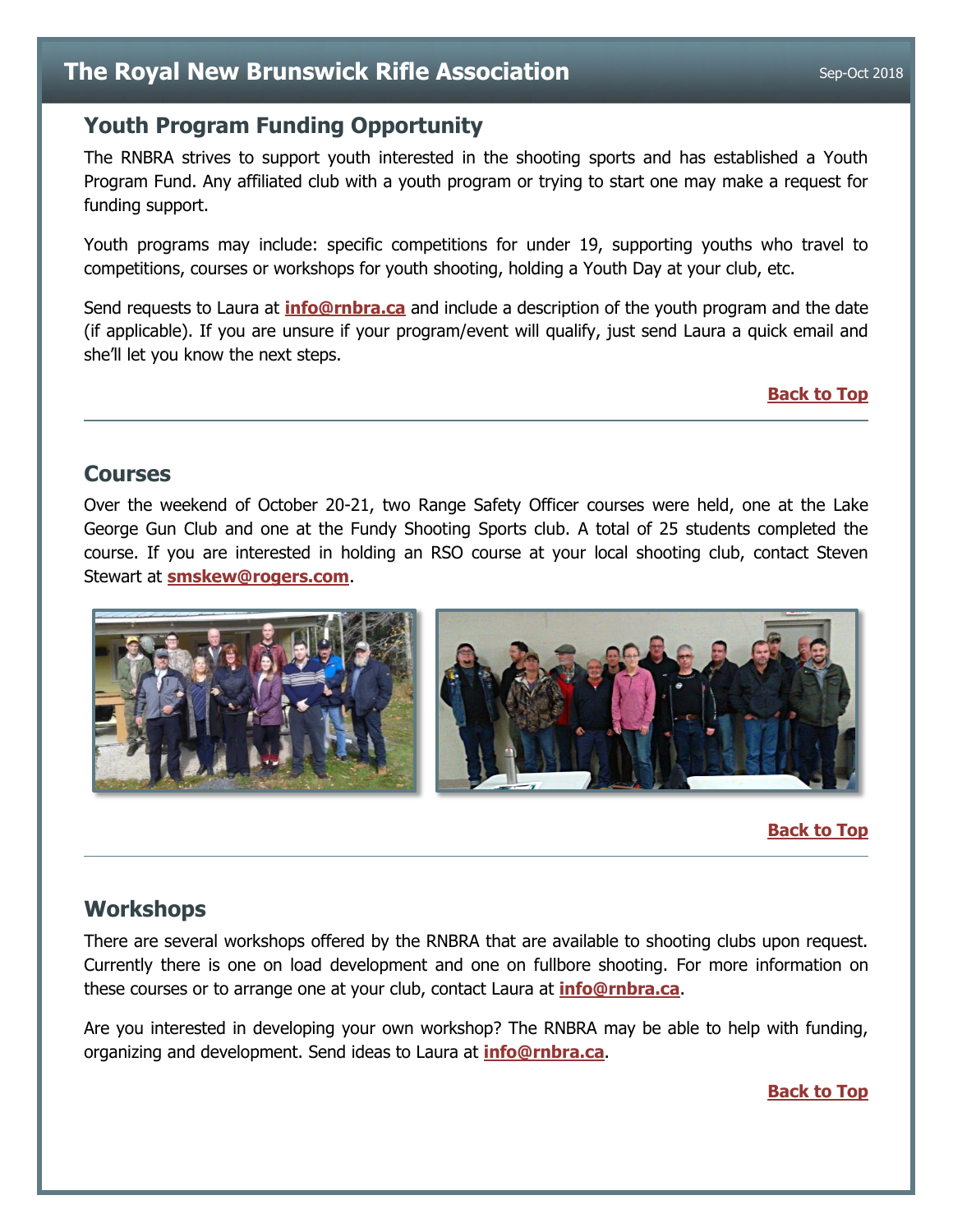## <span id="page-3-0"></span>**Air Gun News**

Congratulations to Alexis Guitard and Alyssa Gidney for placing second and third, respectively, at a recent match in Augusta, Maine.

Information on the St. Croix Youth Air Gun Program is available on the **[RNBRA website](http://rnbra.ca/)** or the **[St. Croix Sportsman Club website](http://www.stcroixsportsmanclub.com/apps/blog/categories/show/1610968-youth-airgun)** or you can contact Don Brown at **[d.brown4@bellaliant.net](mailto:d.brown4@bellaliant.net?subject=Air%20Gun)**.

**[Back to Top](#page-0-0)**

#### <span id="page-3-1"></span>**Benchrest News**

In September the RNBRA Provincial Benchrest Championship was held over two days, hosted by the Minto Gun Club. On September 9, the Centerfire events had 12 individual competitors, of whom 5 entered both the Sporter and the open centerfire classes. Volker Topf won the Sporter Centerfire Class and Bert Devink won the Open Centerfire Class. On September 23, the Rimfire events had 24 individual competitors, of whom 6 entered both the Sporter and Open classes. Volker Topf won both the Rimfire Open Class and the Rimfire Sporter Class.



The events were well-appreciated, well-run and well-attended. The Minto club ran the events very efficiently and smoothly. On both days, the club provided chili, hot dogs and pastries. Congratulations are due to President Dave Chaverie and his team of volunteer range officers, cooks, scorers, and gofers. Special thanks goes to Bert DeVink and Conrad Leroux for organizing the championship.

Information on New Brunswick Benchrest Shooting is available online at the **[Benchrest blog](http://newbrunswick-benchrest.blogspot.ca/)**.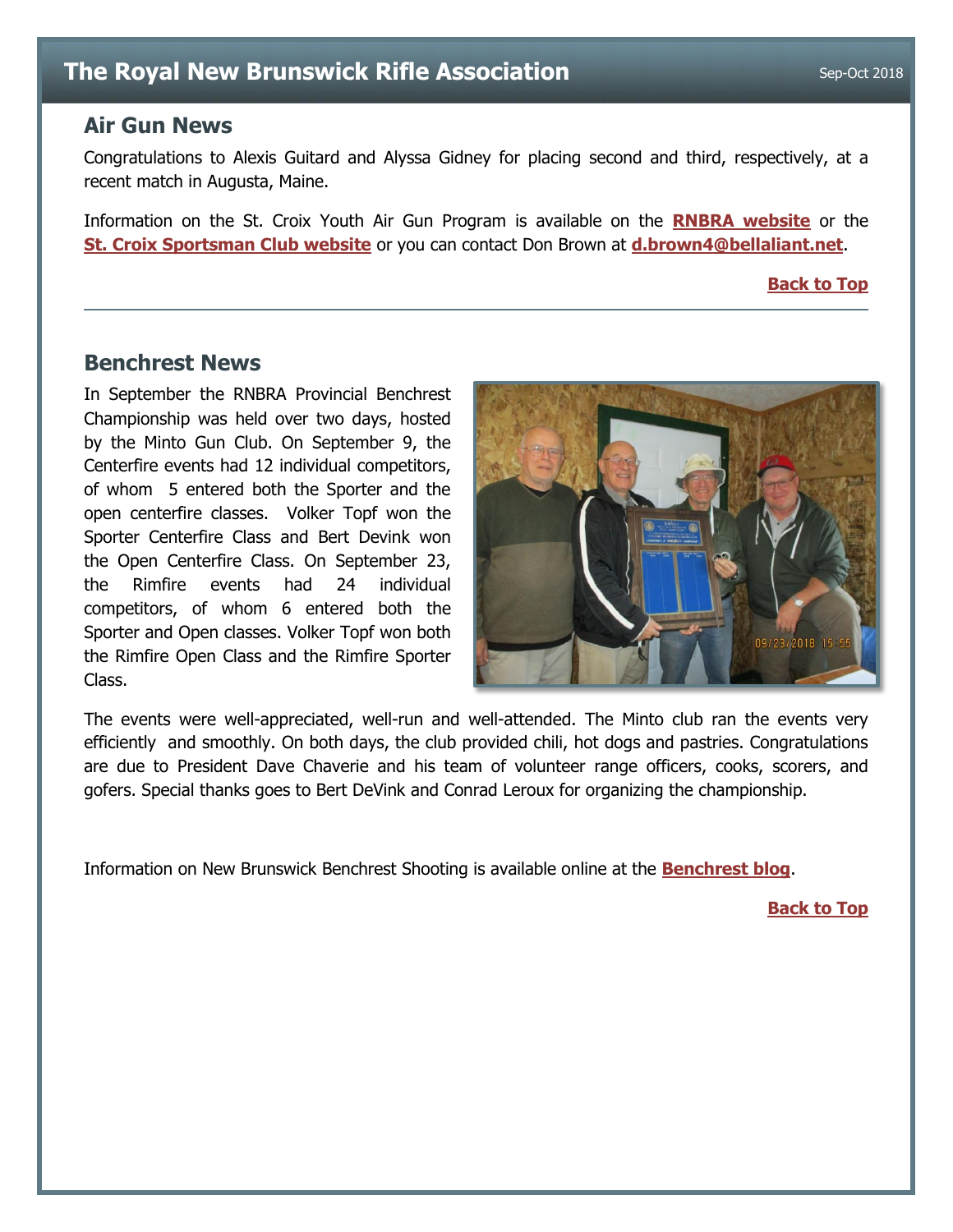## <span id="page-4-0"></span>**Fullbore News**

On October 21 $<sup>st</sup>$ , the RNBRA Fullbore Section held a Long Range Steel Challenge match on the</sup> Enniskillen range complex, near Camp Petersville. The range is part of the 5 CDSB Gagetown Training Area. The match was loosely styled after PRS matches, which are gaining popularity in the US and other parts of Canada. There were 8 stages in total, with steel targets from 350m all the way out to 995m. Stages were shot from the prone position or off a barricade.

15 competitors from NB, NS, and PEI braved the chilly October winds to shoot a challenging course of fire under very difficult conditions. The wind blew all day, coming mainly from the north, but occasionally switching to the northwest. The afternoon saw gusts near 40kph.

Thanks to Range Control at 5 CDSB Gagetown for their support throughout the planning phases and during the range. Without their support, we wouldn't be able to conduct a range of this style. I'd also like to thank the RNBRA fullbore section for allowing me to conduct a range outside the norm. A special thanks goes to Peter Hirsch at Hirsch Precision, who sent a Terrapin X up with the NS shooters to ensure we had accurate ranges for the competitors.



The RNBRA Fullbore section hopes to be able to offer this type of shooting again in the future. Anyone interested can contact the Fullbore Chairman Adam MacDonald at **[adamjmac@gmail.com](mailto:adamjmac@gmail.com?subject=Precision%20Rifle%20Interest)**.

Submitted by Mark McMullin, Match Director

All the latest news and information on the competitive Fullbore program is always available at the **[Fullbore blog](http://rnbrafullbore.blogspot.ca/)**.

A new Facebook group has been created by Tony Pham to discuss F-Class shooting in New Brunswick, share photos, results and updates. Check it out at: **[New Brunswick F-Class](https://www.facebook.com/groups/1399615920153610/)**.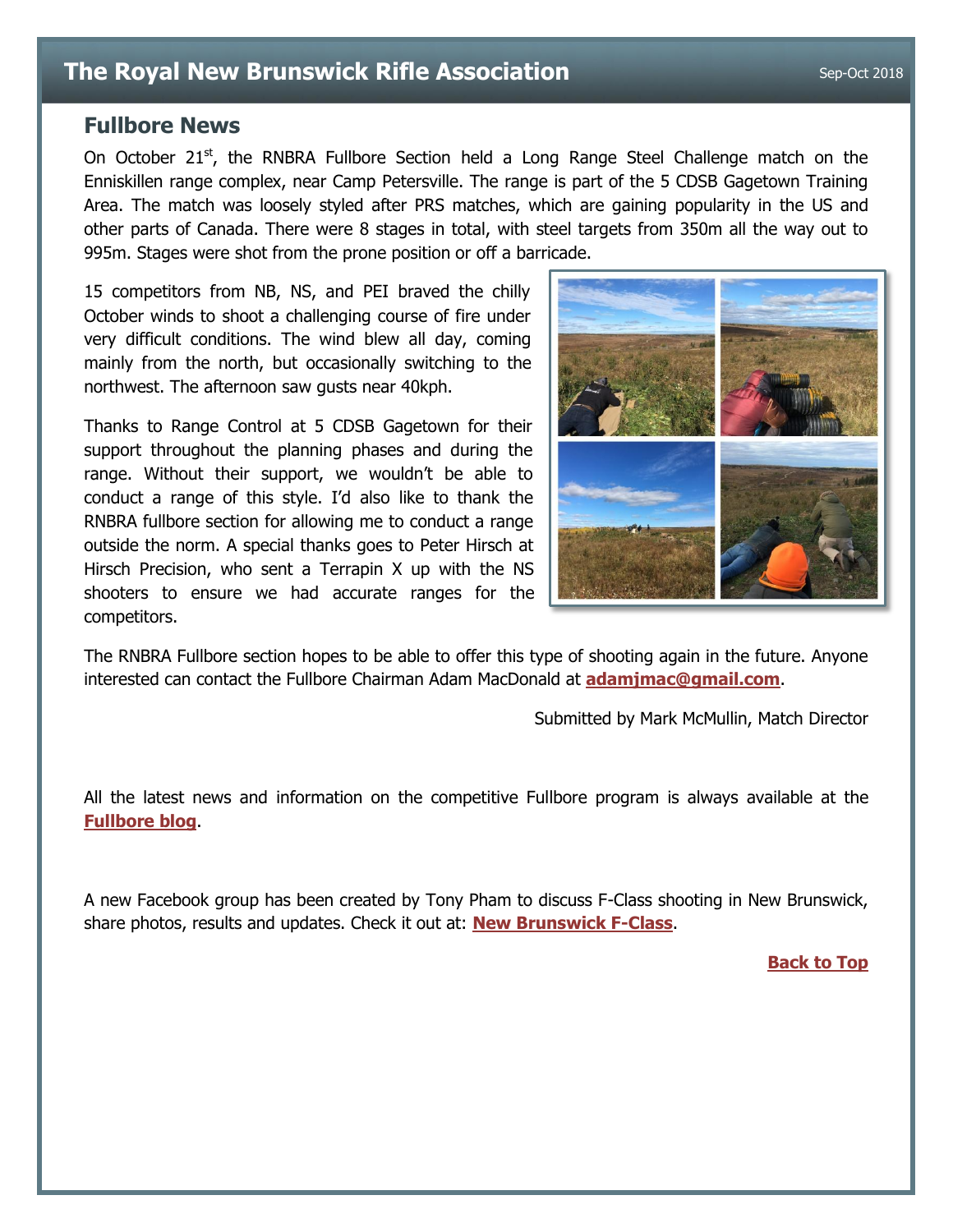## <span id="page-5-0"></span>**Practical Pistol News**

Anyone interested in learning more about International Practical Shooting Confederation membership and competitions please email us at **[ipscnewbrunswick@gmail.com](mailto:ipscnewbrunswick@gmail.com)** or visit our Facebook page **[IPSC New Brunswick](https://www.facebook.com/IpscNewBrunswick/)**.

Please see our full match schedule on our **[website](http://www.ipscnb.ca/prod/images/formsanddocuments/2018%20IPSC%20NB%20Schedule.pdf)**.

More information on the Competitive Practical Pistol Program is available at the **[IPSC website](http://www.ipscnb.ca/)**.

#### **[Back to Top](#page-0-0)**

## <span id="page-5-1"></span>**Shotgun & Smallbore News**

The Fredericton Trap & Skeet Club held its final formal shoot of 2018 on Sunday October 14 when the club hosted the 10<sup>th</sup> Royal New Brunswick Rifle Association Provincial Shotgun Championship Shoot. A total of 24 shooters from clubs in the region attended the shoot. The shoot comprised of 25 skeet targets, 25 trap targets and 50 sporting clays targets.

RNBRA's Conrad Leroux was on hand to present trophy plaques to the winners, whose names will also be inscribed on the permanent plaque in our clubhouse.

Lucas McCollum had a great day of shooting and captured the HOA title with a score of 83. John Roberts earned himself a  $1<sup>st</sup>$  Runnerup prize with a score of 80. The  $2<sup>nd</sup>$  Runnerup was Gary Dealy with a score of 76. The high junior prize, with Lucas capturing HOA, was Matthew Wainwright with a score of 71. High ladies prize was captured by Tracy Roberts with a score of 59.

A lunch of hamburgers was provided by Nancy and Gary Gallop from our BBQ kiosk.

We wish to thank all of the many, many shooters who attended our competitive shotgun events this season and look forward to seeing them again in 2019!

Our final shoot of 2018 will be an informal fun shoot – our Christmas Charity Shoot from which we make a financial contribution to one of the many deserving charities in the Fredericton region. This year the Christmas Charity shoot will be held on Sunday December 2.

In the meantime stay tuned through our **[website](http://www.ft-sc.com/)** for news on upcoming events in 2019.